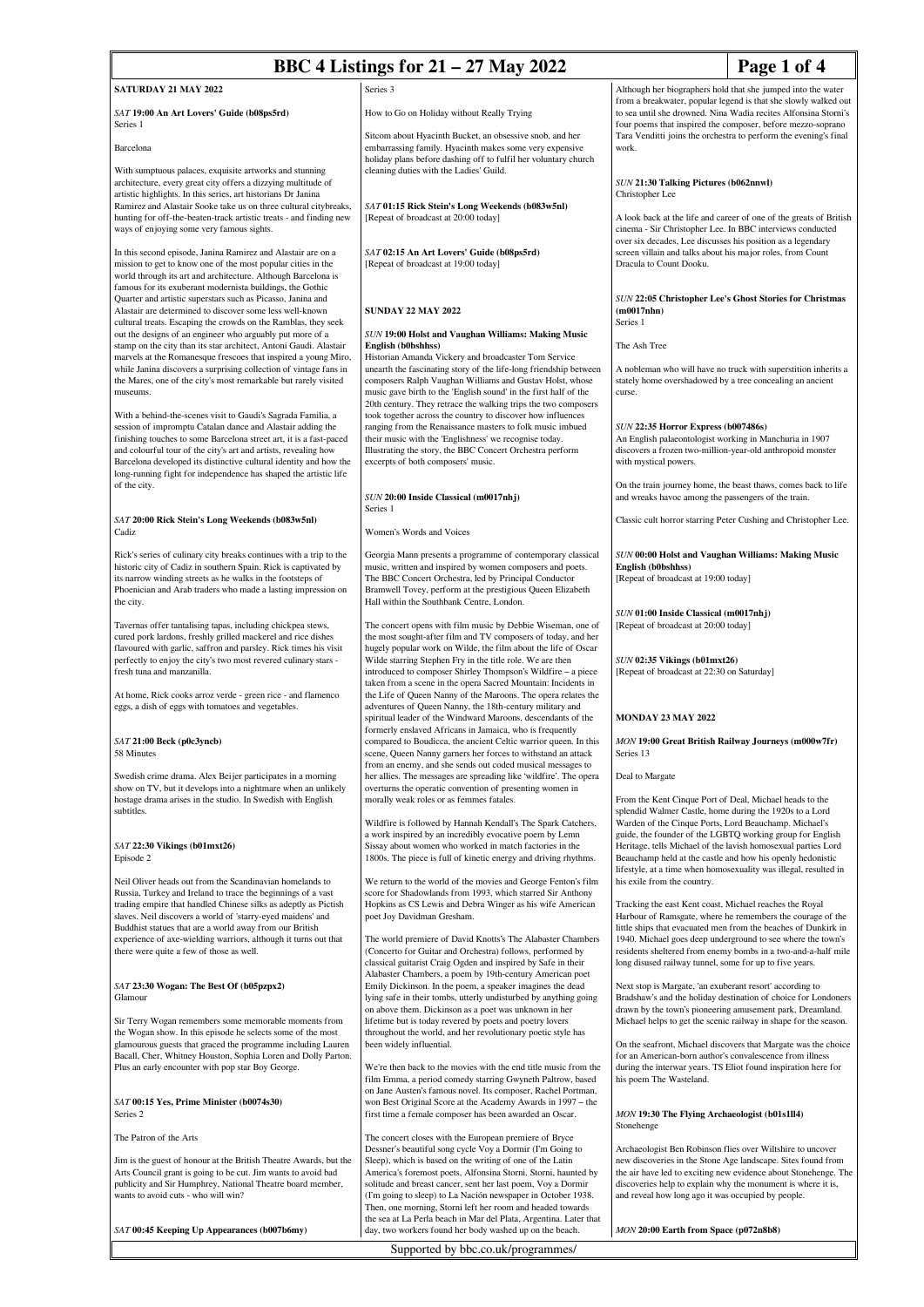|                                                                                                                                                                                                                                                                                                                                                                                                                                                                                                                                            | . <u>.</u>                                                                                                                                                                                                                                                                                                                                                                                                                        |                                                                                                                                                                                                                                                                                                                                                                                                                                                                      |
|--------------------------------------------------------------------------------------------------------------------------------------------------------------------------------------------------------------------------------------------------------------------------------------------------------------------------------------------------------------------------------------------------------------------------------------------------------------------------------------------------------------------------------------------|-----------------------------------------------------------------------------------------------------------------------------------------------------------------------------------------------------------------------------------------------------------------------------------------------------------------------------------------------------------------------------------------------------------------------------------|----------------------------------------------------------------------------------------------------------------------------------------------------------------------------------------------------------------------------------------------------------------------------------------------------------------------------------------------------------------------------------------------------------------------------------------------------------------------|
| Series 1<br>Colourful Planet                                                                                                                                                                                                                                                                                                                                                                                                                                                                                                               | and enlightening, the programme invites us to leave our<br>preconceptions at the door so that we may better understand<br>how corporal punishment came to be so important for so long.                                                                                                                                                                                                                                            | TUE 21:00 The Many Faces of (b01pm6lw)<br>Series <sub>2</sub>                                                                                                                                                                                                                                                                                                                                                                                                        |
|                                                                                                                                                                                                                                                                                                                                                                                                                                                                                                                                            |                                                                                                                                                                                                                                                                                                                                                                                                                                   | Ronnie Barker                                                                                                                                                                                                                                                                                                                                                                                                                                                        |
| We think of the Earth as a blue planet, but satellite cameras<br>reveal it to be a kaleidoscope. The astonishing colours of the<br>aurora are towering vertical streaks, hundreds of kilometres<br>high, phytoplankton blooms turn the ocean into works of art,<br>triggering a feeding frenzy, and for a few weeks a year China's<br>Yunnan province is carpeted in yellow as millions of rapeseed                                                                                                                                        | MON 00:00 Handmade: By Royal Appointment (b07fky64)<br>Wedgwood<br>Film which follows the making of a Wedgwood vase. The<br>culmination of over 250 years of expertise and heritage, the                                                                                                                                                                                                                                          | Programme telling the story of Ronnie Barker, a quiet,<br>dedicated actor who might have been a bank manager but went<br>on to become one of the country's favourite comedy stars. Ben<br>Elton, Michael Grade, David Renwick and Josephine Tewson<br>are among friends and colleagues who remember his genius.                                                                                                                                                      |
| flowers bloom.<br>This is our home, as we've never seen it before.                                                                                                                                                                                                                                                                                                                                                                                                                                                                         | panther vase is handcrafted by artisan potters using the same<br>techniques pioneered by Josiah Wedgwood in the 18th century.<br>But the Wedgwood factory in Stoke is now a very different<br>place. Under new, foreign ownership, it's a gleaming, modern                                                                                                                                                                        | Famed as one half of the Two Ronnies and the likeable convict<br>Fletcher in Porridge, he was also a prolific writer and admired<br>actor in serious roles.                                                                                                                                                                                                                                                                                                          |
| MON 21:00 Secrets of Size: Atoms to Supergalaxies<br>(m0017njc)<br>Series 1                                                                                                                                                                                                                                                                                                                                                                                                                                                                | operation, and as we follow the vase slowly taking shape, the<br>film also takes a gentle look at how this quintessentially British<br>company is reinventing itself for the 21st century.                                                                                                                                                                                                                                        | TUE 22:00 Tutankhamun in Colour (m000k48q)<br>A century after the world's most exciting archaeological find -<br>the tomb of Tutankhamun - we can witness the dramatic scenes<br>of its discovery and marvel at its extraordinary treasures exactly                                                                                                                                                                                                                  |
| Going Big                                                                                                                                                                                                                                                                                                                                                                                                                                                                                                                                  | MON 00:30 Great British Railway Journeys (m000w7fr)<br>[Repeat of broadcast at 19:00 today]                                                                                                                                                                                                                                                                                                                                       | as they were first seen - in colour.                                                                                                                                                                                                                                                                                                                                                                                                                                 |
| In the concluding episode of the series, Jim encounters ever<br>larger cosmic structures to reveal the latest breakthroughs in our<br>understanding of the universe. For example, there's the<br>heliosphere, a vast cloud of solar plasma that surrounds and<br>protects the solar system. Its unique physics help us understand<br>why life is possible. Larger still, Jim comes face to face with<br>our galactic home the Milky Way, a monstrous structure                                                                             | MON 01:00 The Flying Archaeologist (b01s1ll4)<br>[Repeat of broadcast at 19:30 today]<br>MON 01:30 Earth from Space (p072n8b8)                                                                                                                                                                                                                                                                                                    | Oxford University Egyptologist, Elizabeth Frood, is our guide<br>to the discovery of the tomb on 4 November 1922 by British<br>Egyptologist Howard Carter and Lord Carnarvon. It provided<br>much-needed good news, following the Great War and the<br>Spanish Flu pandemic of 1919, and we have been transfixed<br>ever since.                                                                                                                                      |
| sculpted by the gravitational forces of dark matter. Jim finds<br>out from pioneering researcher Adrian Fabian about the black<br>hole at its centre, whose strange behaviour includes emitting the                                                                                                                                                                                                                                                                                                                                        | [Repeat of broadcast at 20:00 today]                                                                                                                                                                                                                                                                                                                                                                                              | Colourisation provides a fantastic insight into the artefacts<br>themselves and the context that they were found in. Many<br>photos were taken using glass plate negatives, which have                                                                                                                                                                                                                                                                               |
| lowest note that can be heard in the cosmos.                                                                                                                                                                                                                                                                                                                                                                                                                                                                                               | MON 02:30 Secrets of Size: Atoms to Supergalaxies<br>(m0017nic)                                                                                                                                                                                                                                                                                                                                                                   | fantastic resolution and which, with colourisation, reveal detail<br>not seen for a century.                                                                                                                                                                                                                                                                                                                                                                         |
| At an even greater scale, Jim encounters huge structures such as<br>the Laniakea Supercluster, of which the Milky Way is only a<br>tiny part. Then there's 'the giant arc', a collection of galaxies<br>that account for more than three per cent of the observable<br>universe. Jim learns from its discoverer, British PhD student<br>Alexia Lopez, that this gargantuan structure is forcing scientists<br>to reassess their theory of how the universe evolves and may<br>overturn some of the most fundamental principles in physics. | [Repeat of broadcast at 21:00 today]<br><b>TUESDAY 24 MAY 2022</b><br>TUE 19:00 Great British Railway Journeys (m000w773)<br>Series 13                                                                                                                                                                                                                                                                                            | Liz's story begins in 1891, with an old black and white family<br>photo of the young Carter. Colourisation brings him to life as<br>he arrived in Egypt as a 17-year-old artist. Carter met two<br>people who would change his life: British Egyptologist Flinders<br>Petrie, who inspired him to be an archaeologist, and Lord<br>Carnarvon, a keen amateur Egyptologist who hired Carter to<br>help him.                                                           |
| MON 22:00 The Ruth Ellis Files: A Very British Crime<br>Story (b09w3m05)<br>Series 1                                                                                                                                                                                                                                                                                                                                                                                                                                                       | Herne Bay to Leeds Castle, Kent<br>Armed with his interwar copy of Bradshaw's Guide to the<br>Railways, Michael reaches the Kent seaside resort of Herne<br>Bay, where he learns about a pioneering aviatrix who began her                                                                                                                                                                                                        | Liz travels to Highclere Castle to meet the current Countess of<br>Carnarvon. Carnarvon and Carter both yearned to find what<br>nobody had ever discovered before, a pharaoh's tomb with its<br>treasures still intact. Carter became convinced that<br>Tutankhamun's tomb lay undiscovered in an ancient royal burial                                                                                                                                               |
| Episode 2                                                                                                                                                                                                                                                                                                                                                                                                                                                                                                                                  | working life as a typist in Hull but whose epic achievements<br>made her an international celebrity.                                                                                                                                                                                                                                                                                                                              | ground known as The Valley of the Kings, and in 1914<br>Carnarvon was granted a concession to start excavating there.                                                                                                                                                                                                                                                                                                                                                |
| In April 1955 Ruth Ellis shot her lover David Blakely dead. It's<br>a case that shocked the nation and it still fascinates today. It has<br>its place in ushering in the defence of diminished responsibility<br>and the eventual abolishment of capital punishment. We all<br>think we know the story, but why, when it was seemingly such<br>an open and shut case, does it still divide opinion on whether<br>Ruth Ellis got the justice she deserved?                                                                                  | Michael takes the train five miles west along the coast before<br>heading offshore into the entrance to the Thames Estuary. He is<br>amazed by seven enormous steel sea forts, which loom out of<br>the water 90 feet above the seabed. The engineering involved in<br>constructing these impressive structures is awe inspiring, as is<br>their role in protecting the nation from enemy bombing during<br>the Second World War. | But the First World War intervened. Colourisation reveals a<br>changing Egypt. Egyptians were soon pushing for independence<br>from Britain, which claimed Egypt as a protectorate. The<br>politics of the time were to have a profound effect on Carter<br>and Carnarvon.<br>In December 1917, the meticulous Carter divided the valley up                                                                                                                          |
| Film-maker Gillian Pachter wants to find out. The result is a<br>fresh investigation with fascinating true-crime twists and turns<br>that also shines a unique light on attitudes to class, gender and<br>sex in 1950s London.                                                                                                                                                                                                                                                                                                             | In the seaside town of Whitstable, Michael tucks into its famous<br>staple, oysters. He then crosses the North Downs to Lenham,<br>from which he visits Leeds Castle, the 'loveliest castle in the                                                                                                                                                                                                                                | into a grid and began excavating each sector, right down to the<br>bedrock. Colourisation reveals the astonishing scale of the<br>operation that was required.                                                                                                                                                                                                                                                                                                       |
| In episode two Gillian turns her attention to Ruth's trial which<br>took just a day and a half. She starts with a tape-recorded<br>conversation from the 1980s between Ruth's son Andre and the<br>barrister who led the prosecution. Andre expresses doubts about<br>his mother's trial, calling into question her state of mind and<br>whether she was a cold-blooded killer.                                                                                                                                                            | world' and home between the wars to the visionary Lady Olive<br>Bailey.<br>TUE 19:30 The Flying Archaeologist (b01s1czf)<br>Norfolk Broads                                                                                                                                                                                                                                                                                        | On 4 November 1922, a water-boy in Carter's team, Hussein<br>Abdul Rasoul, discovered a flight of steps descending into the<br>bedrock. Carter broke into the tomb to discover first a rubble-<br>filled passageway, then another sealed entrance. As Carter<br>peered in, he declared, 'It is wonderful.' The extraordinary<br>collection of objects he saw, including gilded couches, chariots,<br>jewels, statues, and even ancient lunchboxes containing food    |
| Gillian is interested to know whether the defence shared these<br>concerns and she turns her attention to Ruth's solicitor. There<br>are immediate and compelling questions about how he was<br>hired, by whom and why. Ultimately it seems he was                                                                                                                                                                                                                                                                                         | Archaeologist Ben Robinson flies over the Broads where aerial<br>photos have discovered a staggering 945 previously unknown<br>ancient sites. Many are making historians rethink the history of<br>the area.                                                                                                                                                                                                                      | for the afterlife, were captured in black and white by expert<br>photographer Harry Burton. Using colourisation, we are now<br>able to experience the scene that met their eyes, in incredible<br>detail, almost as though it's right in front of us.                                                                                                                                                                                                                |
| determined that the jury should look beyond the tabloid<br>stereotype of Ruth to understand her troubled background - that<br>way, they'd be inclined to recommend mercy and save Ruth<br>from execution. But Ruth and her barrister had other ideas -<br>while she refused to play ball he pursued a defence strategy so<br>risky that the judge was forced to put his foot down.                                                                                                                                                         | The fate of the Roman town of Caistor St Edmund has puzzled<br>archaeologists for decades. It's long been a mystery why the<br>centre never became a modern town. Now archaeologists have<br>discovered a key piece of evidence. And near Ormseby, the<br>first proof of Bronze Age settlement in the east of England has<br>been revealed.                                                                                       | On 16 February 1923, Carter and Carnarvon broke through into<br>Tutankhamun's burial chamber. A large blue and gilt shrine<br>filled the room. Opening its doors, Carter discovered sealed<br>doors to another three shrines, one within the next. Within these<br>was a sarcophagus made from yellow quartzite and, within this,<br>a nest of three coffins, also one within the next. For the first<br>time in a century, we reveal each stage in amazing coloured |
| There's the ongoing question of Ruth's alleged accomplice and<br>how much Ruth's defence team knew of his involvement and<br>continuing revelations from the forgotten witness, Ruth's son<br>Andre. Gillian draws on expert opinion from top legal minds                                                                                                                                                                                                                                                                                  | TUE 20:00 Keeping Up Appearances (b007b6rh)<br>Series 3                                                                                                                                                                                                                                                                                                                                                                           | detail. The outermost coffin was gilt, adorned with a garland of<br>flowers. The middle one was inlaid with gold and coloured glass<br>and the innermost was - incredibly - crafted from solid gold.                                                                                                                                                                                                                                                                 |
| who know the case intimately, and they paint a portrait of a<br>woman trapped not only by the constraints of 1950s society but<br>by the narrow parameters of English law.                                                                                                                                                                                                                                                                                                                                                                 | Richard's New Hobby<br>Hyacinth realises that Richard is bored after taking early<br>retirement and provides him with a hobby - being artistic with a                                                                                                                                                                                                                                                                             | Finally, within this, was Tutankhamun's mummy wearing the<br>famous solid gold mask. Colourisation of the rather messy-<br>looking black and white photograph reveals that his wrapped<br>body was actually festooned with colourful jewellery.                                                                                                                                                                                                                      |
| MON 23:00 Timeshift (b0103pnb)<br>Series 10                                                                                                                                                                                                                                                                                                                                                                                                                                                                                                | video camera. However, it's a decision she will live to regret.                                                                                                                                                                                                                                                                                                                                                                   | The discovery of Tutankhamun's body also revealed that he<br>died very young, aged 19. This changed the way Tutankhamun<br>was seen around the world. In Europe, the death of a young man                                                                                                                                                                                                                                                                            |
| Crime and Punishment: The Story of Corporal Punishment                                                                                                                                                                                                                                                                                                                                                                                                                                                                                     | TUE 20:30 Yes, Prime Minister (b0074s32)<br>Series <sub>2</sub>                                                                                                                                                                                                                                                                                                                                                                   | hit a chord with so many who had lost their sons in the First<br>World War. In his own country, Tutankhamun became a young<br>and vibrant symbol of a powerful and independent Egypt.                                                                                                                                                                                                                                                                                |
| Timeshift lifts the yeil on the taboo that is corporal punishment.                                                                                                                                                                                                                                                                                                                                                                                                                                                                         | The National Education Service                                                                                                                                                                                                                                                                                                                                                                                                    |                                                                                                                                                                                                                                                                                                                                                                                                                                                                      |

**BBC 4 Listings for 21 – 27 May 2022** Page 2 of 4

Timeshift lifts the veil on the taboo that is corporal punishment. What it reveals is a fascinating history spanning religion, the justice system, sex and education. Today it is a subject that is almost impossible to discuss in public, but it's not that long since corporal punishment was a routine part of life. Surprising

directly to schools. Sir Humphrey, of course, is appalled.

Jim Hacker decides to abolish the Department of Education and Science to reduce bureaucracy and save money, giving cash

Supported by bbc.co.uk/programmes/

*TUE* **23:00 The Man Who Shot Tutankhamun (b08h99sb)** Margaret Mountford travels to Egypt's Valley of the Kings to discover the story of an unsung hero of British photography -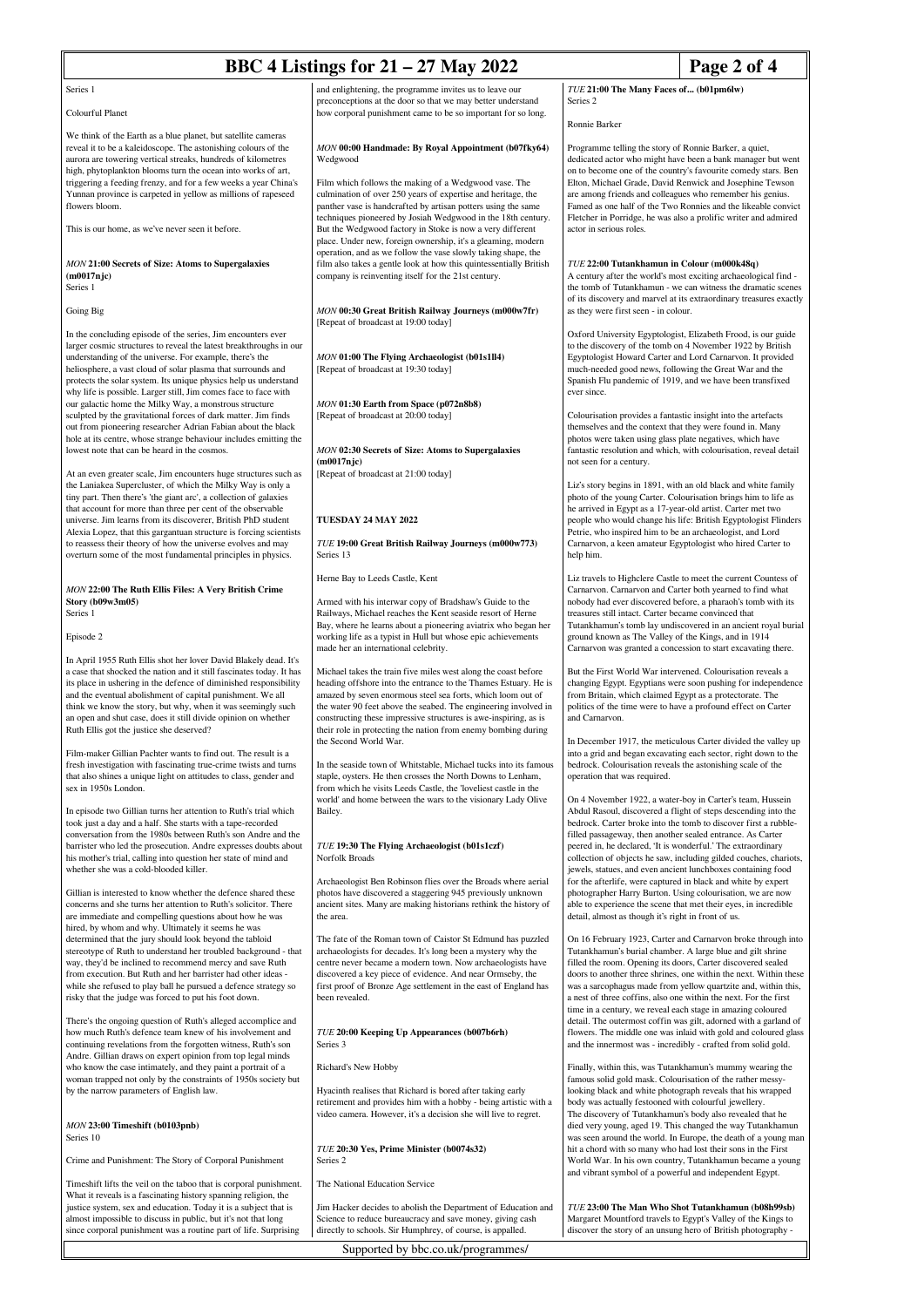# **BBC 4 Listings for 21 – 27 May 2022 Page 3 of 4**

Harry Burton, the man whose images of the Tutankhamun excavation created a global sensation in the 1920s.

As she explores the spectacular locations where Burton worked, including Tutankhamun's tomb, she investigates how his photographs inspired a craze for Egyptian designs and made the archaeologist Howard Carter an international celebrity. She discovers why Burton's images are still studied today by Egyptologists around the world. And she works with a presentday photographer, Harry Cory Wright, to find out how Burton pushed the boundaries of photographic art to create his extraordinary and influential pictures of the world's most famous archaeological discovery.

*TUE* **00:00 How to Make (m000gwzd)** Series 1

The Trainer

Zoe Laughlin, designer, maker and materials engineer, is fascinated by the science and technology hidden within the everyday objects we take for granted. In this series, she dismantles and dissects three classic items to understand the wonders of form, function and material that go into making them, before building her own truly bespoke versions, step by step

In this episode, Zoe takes on the trainer - a much-loved modern classic that's a marvel of engineering and design. Setting out in search of inspiration, she meets some of the UK's leading trainer designers and manufacturers, as well as the young inventors working on mind-blowing sustainable creations such as material made by bacteria and self-deodorising fabrics.

Zoe also goes behind the scenes at Britain's largest footwear factory, where high-speed injection-moulding processes turn out a shoe every nine seconds. And she meets one of the country's pre-eminent trainer historians, Thomas Turner, to find out how our favourite everyday footwear would be nothing without car tyres. All before building her own bespoke trainers. In Zoe's own words, 'they are mad, but they're mine - and that makes them special!'

### *TUE* **01:00 The Beach: Isolation in Paradise (m000mtkq)** Series 1

Episode 1

Film-maker Warwick Thornton's international success has come at a personal cost. He has reached a crossroads in his life and something has to change.

He has chosen to try giving up life in the fast lane for a while to go it alone, on an isolated beach in Western Australia, one of the most beautiful yet brutal environments in the world, to see if the experience can transform and heal his life.

*TUE* **01:25 The Beach: Isolation in Paradise (m000mtkv)** Series 1

Episode 2

Film-maker Warwick Thornton's international success has come at a personal cost. He has reached a crossroads in his life and something has to change.

He has chosen to try giving up life in the fast lane for a while to go it alone, on an isolated beach in Western Australia, one of the most beautiful yet brutal environments in the world, to see if the experience can transform and heal his life.

*TUE* **01:55 Great British Railway Journeys (m000w773)** [Repeat of broadcast at 19:00 today]

*TUE* **02:25 The Flying Archaeologist (b01s1czf)** [Repeat of broadcast at 19:30 today]

*TUE* **02:55 Tutankhamun in Colour (m000k48q)** [Repeat of broadcast at 22:00 today]

**WEDNESDAY 25 MAY 2022**

*WED* **19:00 Great British Railway Journeys (m000wgxd)** Series 13

Chislehurst to Kennington

Michael continues his journeys in greater London. Beginning on its southeastern fringe in the leafy and historic village of Chislehurst, Michael finds surprising imperial connections and a dark labyrinth beneath. Michael discovers that during the

years between the wars, a mushroom farm thrived in the 22 miles of man-made passages and tunnels. Once war broke out however, he finds that the caves became one of the largest public air raid shelters in the land, offering refuge to up to 15,000 people.

Next stop is Eltham, boyhood haunt of Henry VIII, who grew up in its grand royal palace. Michael investigates how, in the early 1930s, a wealthy couple rescued it from dereliction and created their own 'grand design' of the day. Stephen and Virginia Courtauld restored the magnificent great hall and added a vast new mansion, which embraced the art deco style and mod cons of the period. Michael marvels at the opulent design and the glamorous cocktail parties hosted by the pair.

Heading into the heart of London, Michael stops in Peckham, where he is keen to find out about the founder of Britain's first civil rights movement, Jamaican-born doctor Harold Moody. At Theatre Peckham, Michael joins a cultural historian and campaigner and an artist to explore Dr Moody's landmark fight against racial discrimination.

After a meat pie and eels with liquor at a Peckham pie and mash shop help to keep body and soul together, Michael takes the tube to Kennington to investigate the south London roots of a child born into poverty who became, after the First World War, the most famous man in the world. At the former grim Victorian workhouse that now houses the Cinema Museum, Michael discovers that Charlie Chaplin was once a resident. Michael learns about his extraordinary life and films, including his most enduring role as the Tramp.

*WED* **19:30 The Flying Archaeologist (b01s1llz)** Hadrian's Wall: Life on the Frontier

Archaeologist Ben Robinson flies over Hadrian's Wall to reveal a new view of its history. The first full aerial survey of Hadrian's Wall has helped uncover new evidence about the people who once lived there. Carried out over the last few years by English Heritage, it is allowing archaeologists to reinterpret the wall. Across the whole landscape hundreds of sites of human occupation have been discovered, showing that people were living here in considerable numbers. Their discoveries are suggesting that far from being a barren military landscape, the whole area was richly populated before during and after the wall was built. There is also exciting new evidence that the Romans were here earlier than previously thought.

### *WED* **20:00 The Story of Scottish Art (b06myf12)** Episode 4

The climactic episode of the series explores how, over the last 100 years, Scottish art has wrestled as never before with questions of identity and exploded like a visual firecracker of different ideas and styles. During the last century, Scottish artists embroiled themselves with some of the most exciting and dynamic art movements ever seen - provoking, participating and creating stimulating works of art that have left an extraordinary legacy.

Lachlan Goudie discovers how artists such as William McCance attempted to bring about a Scottish renaissance in the visual arts, while a creative diaspora of artists such as Alan Davie and William Gear would court controversy and play vital roles in the revolutions of postwar art.

Long before the 'Glasgow Miracle', the Glasgow School of Art was responsible for upholding a very different kind of tradition, of which Lachlan's father was proud to be a part. He discovers how artists such as Joan Eardley helped to bring the city to life, just as John Bellany did for the fishing villages of the east coast. Rebels such as Bruce McLean help explain how conceptual art would come to play such a large role in the Scottish art of today, and Lachlan meets one of the world's most expensive living artists, Peter Doig, to delve into the complexities of what it actually means to be a Scottish artist in today's marketdominated art world. He finishes his epic journey on the Isle of Lewis with a powerful call to arms for the continued relevance of Scottish art today.

*WED* **21:00 The Hermit of Treig (m0011hp3)** After 40 years of solitude, a spirited elderly hermit tackles ill health, a declining memory, and questions whether he can live out his last years in the wilderness he calls home.

*WED* **22:00 The Wednesday Play (b007492r)** Cathy Come Home

Landmark 1960s TV play about a young couple and their children who are cruelly overtaken by events which lead them into an unrelenting trap of debt, homelessness and poverty.

*WED* **23:20 In Conversation (b05z5frg)** Ken Loach in Conversation with Cillian Murphy

Supported by bbc.co.uk/programmes/

Actor Cillian Murphy, who played the lead role in Ken Loach's Palme d'Or-winning film The Wind That Shakes the Barley, talks to the director at the BFI Southbank about a prolific ca dedicated to documenting social and political injustice, the importance of artistic collaboration, the often-overlooked hour in Loach's films, and the impact working with Loach had on his own approach to acting.

*WED* **00:20 Great British Railway Journeys (m000wgxd)** [Repeat of broadcast at 19:00 today]

*WED* **00:50 The Flying Archaeologist (b01s1llz)** [Repeat of broadcast at 19:30 today]

*WED* **01:20 The Story of Scottish Art (b06myf12)** [Repeat of broadcast at 20:00 today]

*WED* **02:20 The Hermit of Treig (m0011hp3)** [Repeat of broadcast at 21:00 today]

## **THURSDAY 26 MAY 2022**

*THU* **19:00 Great British Railway Journeys (m000wgss)** Series 13

Hackney Wick to Oxford Circus

Michael continues his travels through the capital in the heart of London's East End. Michael explores Hackney Wick, today transformed from the time of his 1930s Bradshaw's guide, when factories belched smoke and the Communist Party of Great Britain launched The Daily Worker. Michael hears about the newspaper's origins and aims from the editor of its modern incarnation, The Morning Star.

A bout in the ring at Repton Boxing Club has Michael floating like a butterfly - if not stinging like a bee - as he discovers one of Britain's greatest fighters, Ted 'Kid' Lewis. Michael is captivated by the story of the Jewish refugee from the Russian pogroms, who twice became welterweight champion of the world.

A night at one of the earliest railway hotels, the Great Northern, sets the scene for Michael to explore the railway revolution of the interwar years, when around 150 companies were rationalised into the 'big four', heralding a golden age of glamour, speed and style.

In the West End, Michael hunts down London's oldest surviving Indian restaurant, Veeraswamy, to hear how it was established after its owner found success at the British Empire Exhibition in 1924. Under the watchful eye of the restaurant's master chef, Michael learns how to make chapatis.

### *THU* **19:30 The Flying Archaeologist (b01s1hnr)** The Thames: Secret War

Archaeologist Ben Robinson flies over the Thames to uncover new discoveries about World War 1. A whole network of trenches has been discovered on The Hoo peninsula. Invisible from the ground, they were recently found from aerial images of the area next to the former Chattenden Barracks. The trenches were used for experimentation and training of soldiers and can be directly linked to trenches used in Belgium in WW1. The trenches are just one feature revealed by the first full aerial survey of the area by English Heritage. Much of the history of this area is being recorded from the air before its destroyed by coastal erosion and development.

#### *THU* **20:00 The RKO Story: Tales from Hollywood (b00gfg2q)** Dark Victory

Ed Asner tells the story of RKO Pictures. The 1950s were a time of mounting paranoia, reflected by the studio's ventures into film noir. Robert Mitchum makes his first screen appearance, Val Lewton creates Zombies and Cat People, and the House Un-American Activities Committee stalks its prey.

*THU* **21:00 Suspicion (b00gmlrx)**

Classic thriller in which a timid heiress becomes convinced that her husband is trying to kill her.

After escaping from her oppressive parents, the woman meets and marries a fortune hunter. At first, her happiness prevents her from reflecting on his character, but when events take a sinister twist, she fears that his intentions are murderous.

Directed by Alfred Hitchcock, from Frances Iles's novel. Joan Fontaine won an Oscar for her role.